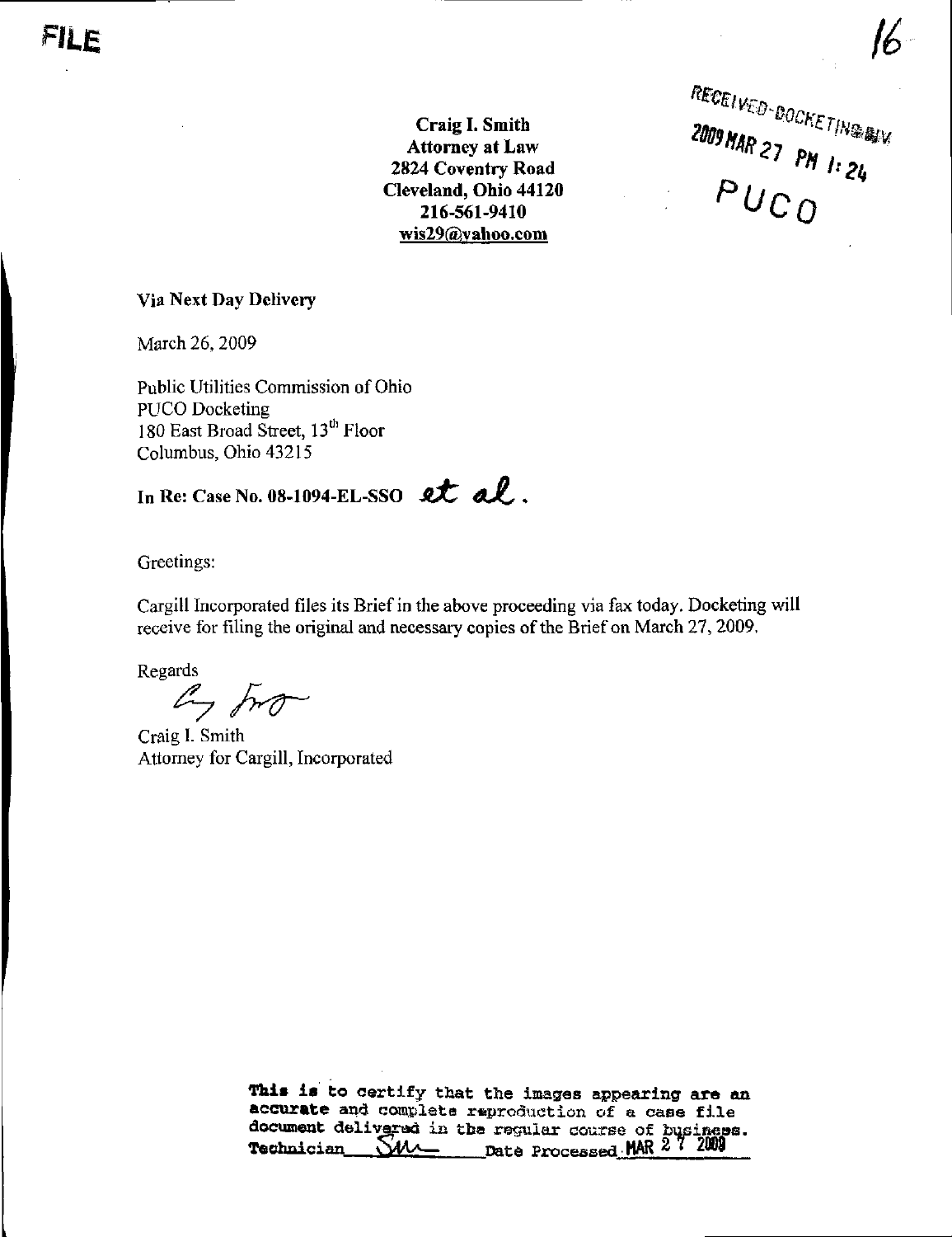"ECENVES.  $\sim$  0

# BEFORE THE PUBLIC UTILITIES COMMISSION OF OHIO

| In the Matter of the Application of<br>The Dayton Power and Light Company for<br>Approval of its Electric Security Plan                                         | Case No. 08-1094-EL-SSO |
|-----------------------------------------------------------------------------------------------------------------------------------------------------------------|-------------------------|
| In the Matter of the Application of<br>The Dayton Power and Light Company for<br><b>Approval of Revised Tariffs</b>                                             | Case No. 08-1095-EL-ATA |
| In the Matter of the Application of<br>The Dayton Power and Light Company for<br>Approval of Certain Accounting Authority<br>Pursuant to Ohio Rev. Code 4905.13 | Case No. 08-1096-EL-AAM |
| In the Matter of the Application of<br>The Dayton Power and Light Company for<br>Approval of its Amended Corporate<br>Separation Plan                           | Case No. 08-1097-EL-UNC |

# BRIEF ON BEHALF OF CARGILL, INCORPORATED

Craig I. Smith Attorney at Law 2824 Coventry Road Cleveland, Ohio 44120 216-561-9410 [wis29@yahoo.com](mailto:wis29@yahoo.com) 

 $\mathcal{O}(\mathbb{R}^2)$ 

Attorney for Cargill, Incorporated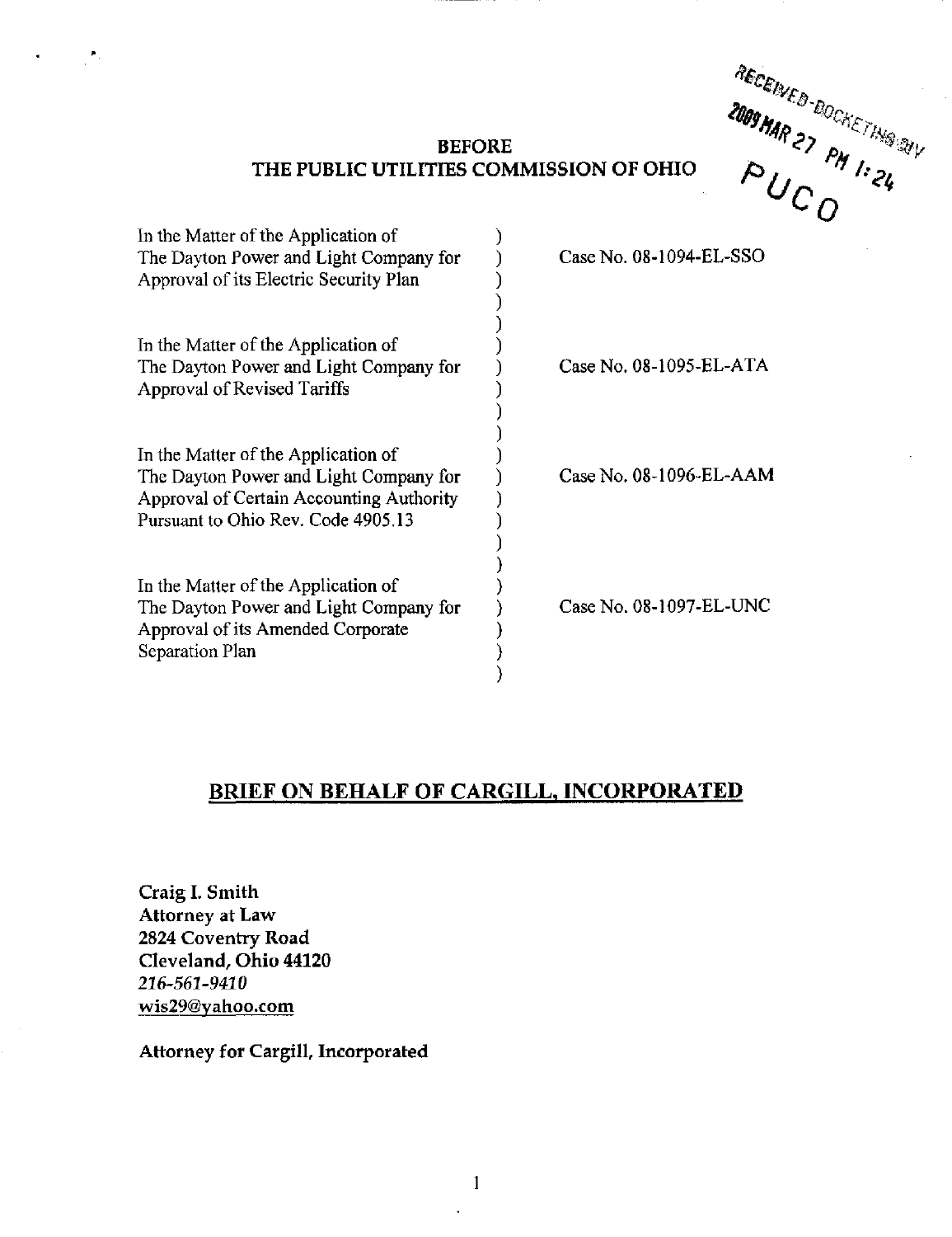# Table of Contents

 $\mathcal{L}_{\text{max}}$ 

| The ESP Stipulation requires Commission modifications before<br>approval because bypassable RSS charges for all customers during<br>2011 and 2012 benefit ratepayers and advance the public interest8 |
|-------------------------------------------------------------------------------------------------------------------------------------------------------------------------------------------------------|
| The ESP application requires Commission modifications before<br>approval because bypassable RSS charges for all customers during                                                                      |
|                                                                                                                                                                                                       |

 $\hat{\mathbf{r}}$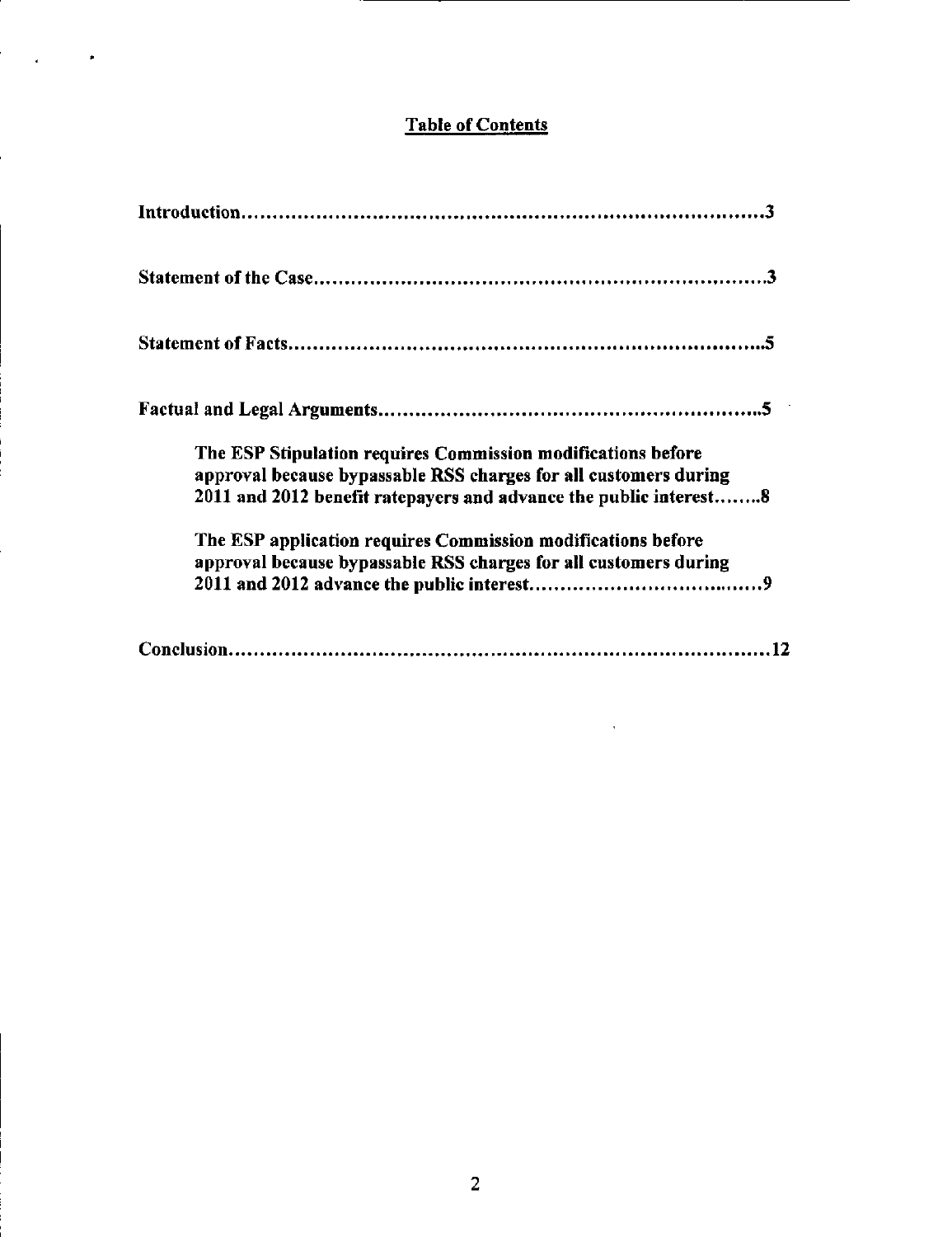#### Introduction

Cargill Incorporated ('Cargill"), a mercantile customer of The Dayton Power and Light Company ("DP&L") or ("Company"), operates facilities in Dayton and Sidney, Ohio. Cargill, with over 160,000 employees, provides food, agricultural and risk management products and services in 67 countries. The Dayton facility operates a com wet mill producing com syrup based products. In Sidney, Cargill operates a soybean crush plant and refinery to produce vegetable oil and other soybean based products. DP&L supplies the Cargill Dayton facility at primary substation voltage, and the Sidney facility at distribution primary voltage. Cargill shops for generation, and receives only delivery services from DP&L.

### Statement of the Case

DP&L sought approval of an Electric Security Plan ("ESP") to continue its present Rate Stabilization Plan ("RSP") through December 2010,' meet energy efficiency and demand reduction targets, and comply with expanded default service obligations and economic development commitments.<sup>2</sup> DP&L also requested recovery of compliance costs required by the ESP.

The ESP application requested fuel cost deferrals to continue current RSP rates during 2009 and  $2010<sup>3</sup>$ . As part of addressing significant risks of buying power for returning large-scale governmental or other aggregation customers, DP&L proposed to modify the G9 tariff, and implement a new G23 adjustable rate, to charge all returning

 $R$ <sup>t</sup> RC 4928.143 (D) continues the current plan approved in Case No. 05-276-EL-AIR.

 $2 RC$  4928.141 and 4928.143 sets forth requirements for ESP filings.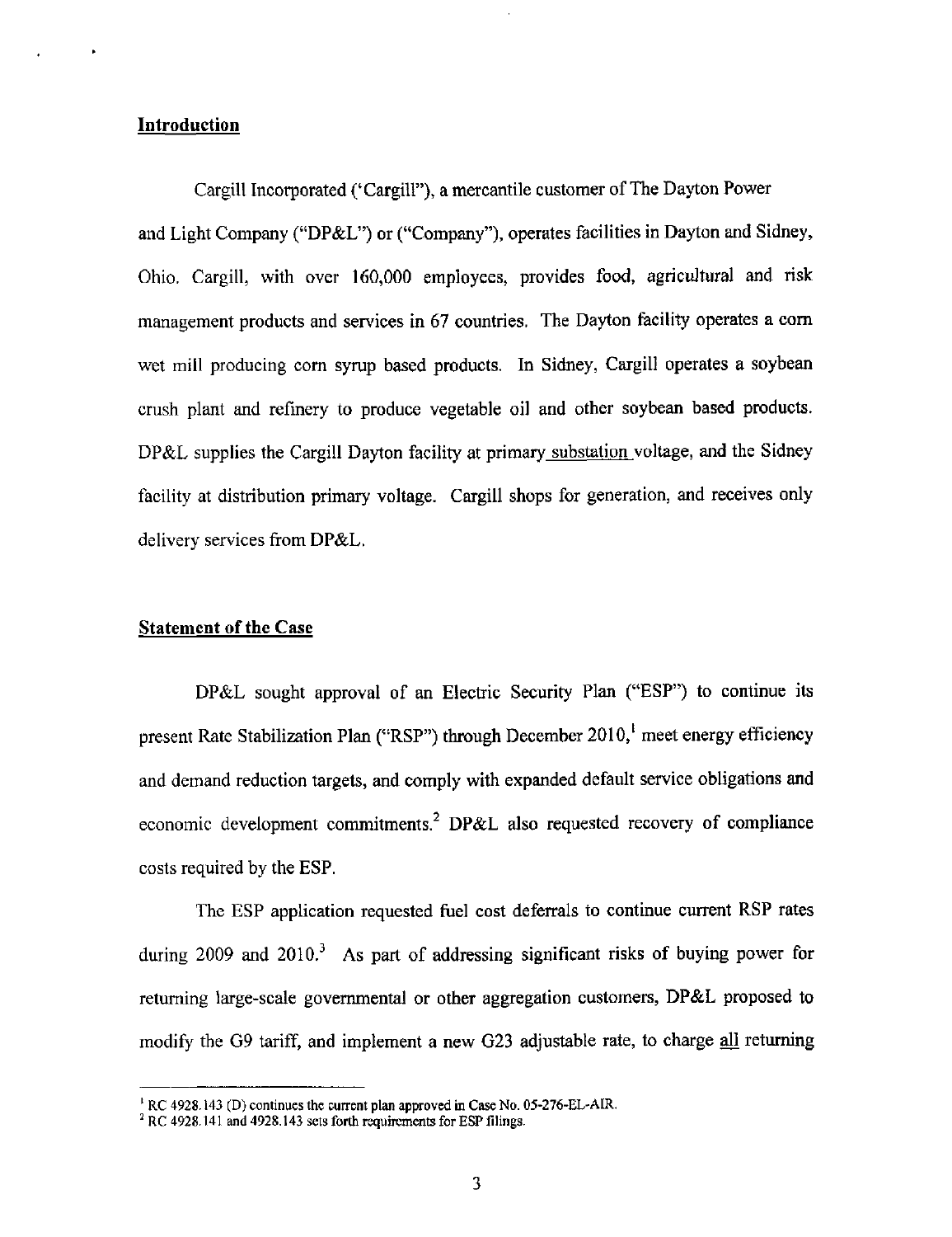shopping customers at market based rates in addition to those served by governmental aggregators.<sup>4</sup>

The ESP Stipulation between DP&L and multiple parties modified the filed ESP application. The stipulation, *inter alia*, extends the current RSP until December 31, 2012 to maintain rate certainty. DP&L withdraws its fuel deferral request in exchange for timely cost recovery beginning in 2010 under an adjustable bypassable rider initially set at  $$0.019/kWh$ , with that amount subtracted from residual generation rates.<sup>5</sup>

The ESP Stipulation continues the non-bypassable Rate Stabilization Surcharge ("RSS") at present rates through December 31, 2012. Shopping customers continue to pay the applicable Standard Service Offer ("SSO") rates upon return to DP&L through 2012. The RSS becomes bypassable after 2010 for governmental aggregation customers who elect to pay market based rates upon their return to DP&L. DP&L files for approval a market based rate by July 1, 2010.<sup>6</sup>

Cargill opposes the stipulation to the extent the RSS continues as a nonbypassable charge during 2011 and 2012. A bypassable RSS charge should apply to  $all$ shopping customers during 2011 and 2012 who agree to return to DP&L provider of last resort ('POLR") services at market based rates. In 2013, all shopping customers return to DP&L POLR service at SSO rates unless the subsequently approved plan by the Commission provides otherwise.

 $^3$  Ex 5, ESP filing, SSO, Book 1, Chapter 5.

 $4$  Ex. 5, ESP filing, SSO, Book 1, Chapter 2.

 $^5$  ESP Stipulation and Recommendation, filed February 24, 2009 ("ESP Stipulation"), pg. 2-3, par. 1, 2.

<sup>^</sup> ESP Stipulation, pg. 4, par. 3.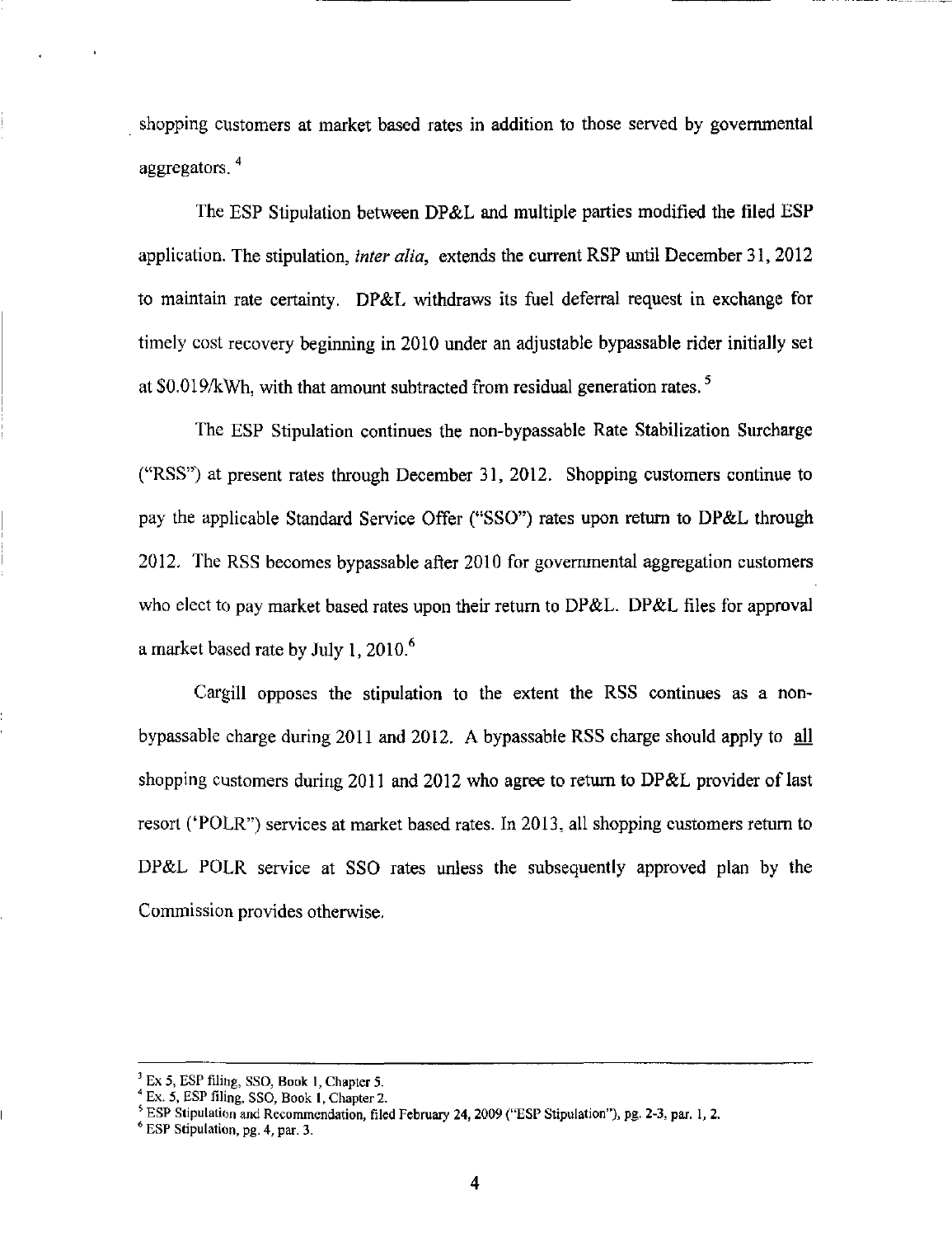#### Statement of Facts

Commission approval of the RSP Stipulation in Case No. 05-276-EL-AIR, inter alia, resulted in extended fixed rates through December 31, 2010, and recovery of POLR costs through a non-bypassable RSS charge.  $^7$ 

Under the ESP Stipulation, a principle term is that the non-bypassable RSS charge continues at current rates through  $2012 <sup>8</sup>$  Paragraph 3 of the stipulation provides:

> "The current RSS charge will continue as a non-bypassable charge through December 31, 2012. Through December 31, 2012, shopping customers who retum to DP&L shall pay the Standard Service Offer ("SSO") rate under the applicable tariff. In 2011 and 2012, governmental aggregation customers who elect not to pay the RSS will retum to DP&L at a market-based rate. DP&L will develop and file for approval a marketbased rate calculated consistent with Section 4928.20(J), Revised Code, by July  $1,2010.^{9}$ .

The non-cost based RSS charge equals 11% of generation rates in effect on January 1, 2004. The RSS charge reflects the price customers willingly pay for stable rates when coming back to POLR service.<sup>10</sup> POLR charges compensate DP&L for standing by to serve shopping customers retuming to the DP&L system. Fuel costs are not recovered as POLR charges.<sup>11</sup>

# Factual and Legal Arguments

<sup>&</sup>lt;sup>7</sup> In Re DP&L, Case No. 05-276-EL-AIR, Opinion and Order, dated December 28, 2005 ("RSP Decision") approving with modifications the RSP Stipulatoni filed November 3, 2005 ("RSP Stipulation").

<sup>&#</sup>x27; Tr. Pg. 16, lines 1-6 (February 24, 2009).

<sup>&</sup>lt;sup>9</sup> ESP Stipulation, pg. 4, par. 3.

 $^{10}$  Tr. Pg. 16, lines 19-23, Tr. 16, line 25-Pg. 17 line 1, Tr. Pg. 17, lines 1-11 (February 24, 2009).

 $^{11}$  Tr. Pg. 17, line 24, pg. 18, lines 1-4; Tr. Pg. 17, lines 19-21(February 24, 2009).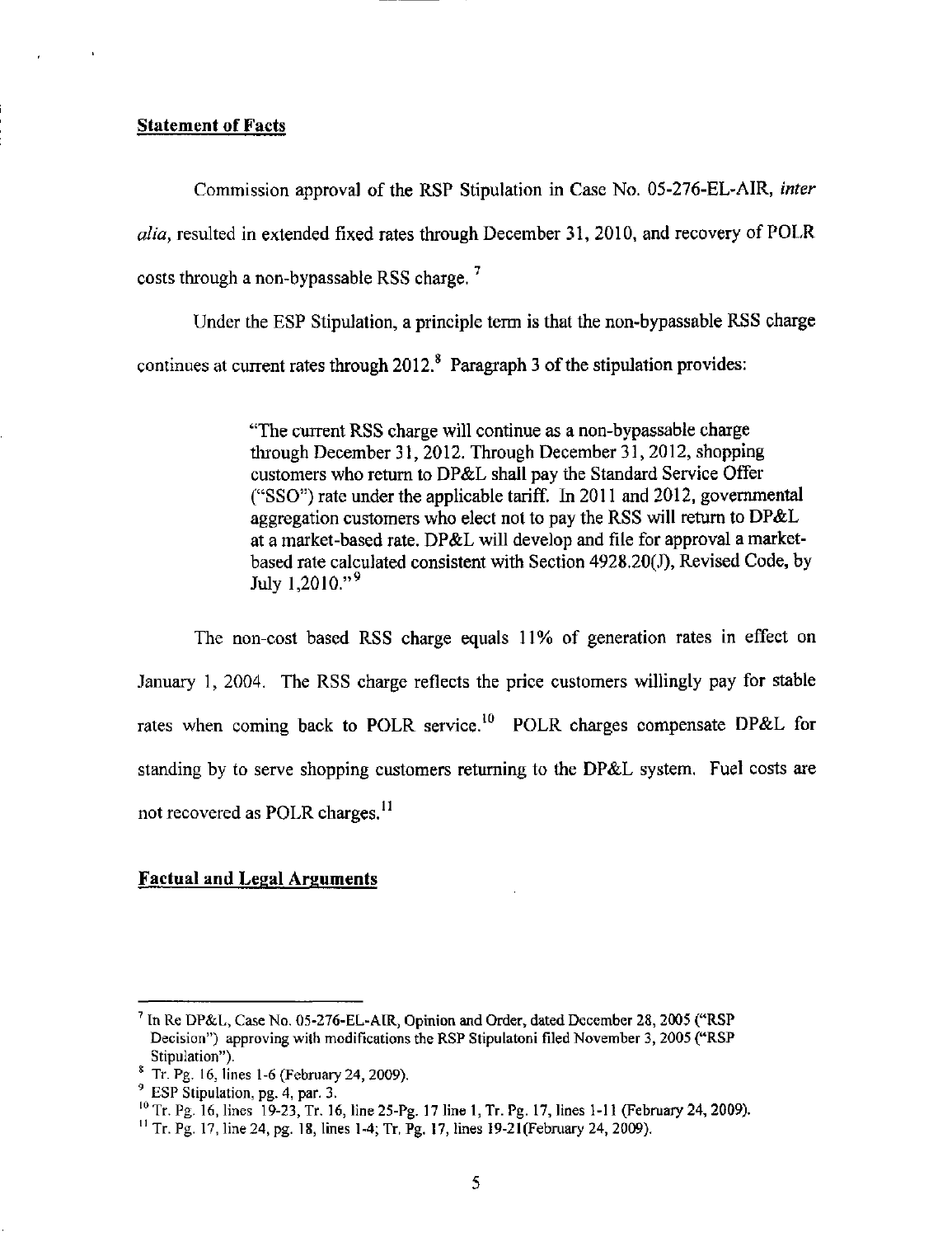DP&L supports approval of the ESP Stipulation based on the Commission criteria used to determine (i) whether a product of serious bargaining among capable, knowledgeable parties; whether as a package it benefits ratepayers and the public interest; and whether it violates any important regulatory principle or practice.<sup>12</sup>

Benefits to ratepayers and in the public interest from the ESP Stipulation, as a package, listed by DP&L results from: extension of the current plan through 2012; frozen distribution rates through 2012; recovery of current fuel costs above S0.019/kWh during 2010 through 2012; AMI and Smart Grid implementation subject to Commission review; savings from AMI and Smart Grid programs not retained by DP&L; energy efficiency and demand response program implementation; exclusion of lost generation revenues and capping at \$72 million the recovery of lost revenues; carrying charges limited to DP&L's cost of debt; collaborative advice and consultation regarding energy efficiency and peak demand reduction targets; and assistance to mercantile customers on implementing energy efficiency and demand response programs. $^{13}$ 

An unlisted principal benefit<sup>14</sup> to DP&L from the ESP Stipulation is continual recovery of RSS charges at current rates from all customers for two more years through  $2012<sup>15</sup>$  The RSP Decision determined that the RSS charge results in annual revenues of  $$76,250,127<sup>16</sup>$  During 2011 and 2012, DP&L will receive over \$150 million in revenues by charging for POLR services the non-cost based RSS rider.

Cargill opposes the ESP Stipulation to the extent paragraph 3 needs modification by the Commission before approval. The RSS charge should become bypassable for all

 $\frac{12}{12}$  DP&L Test. Ex. 2., Pg. 9.

<sup>&#</sup>x27;^ DP&L Test. Ex. 2., Pg. 12.

<sup>&</sup>lt;sup>14</sup> Tr. Pg. 16, lines 1-6 (February 24, 2009).

Stipulation, Jt. Ex. 1, Pg. 4, par. 3.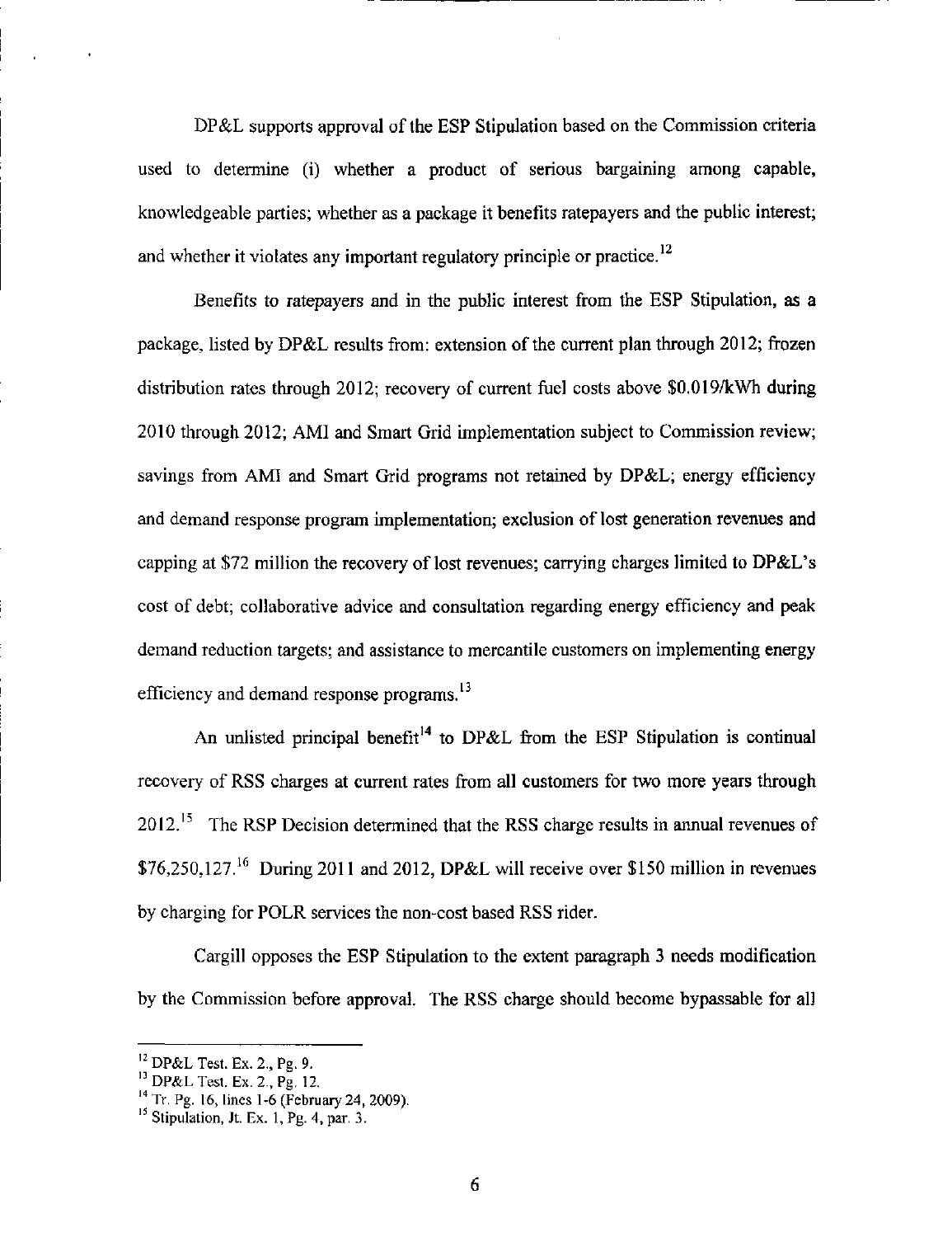customers during 2011 through 2012 who elect to return to DP&L POLR service at market based rates.<sup>17</sup> In 2013, all customers returning to DP&L should pay the applicable SSO rates, unless otherwise provided for by the subsequently approved plan.<sup>18</sup>

DP&L opposes this modification. Cargill did sign and support the 2005 RSP Stipulation to establish a non-bypassable RSS charge through 2010. The RSP Stipulation was presented only for the RSP case, and not binding on Cargill in subsequent cases. The ESP Stipulation supersedes that provision by extending the RSS an additional two years as an unavoidable charge.  $^{19}$ 

DP&L apparently relies on RC 4928.143 (D) to argue the RSP Stipulation continues even during the two-year extension proposed in this proceeding. This section allows for continuation of the RSP rate plan through 2010 without Commission approval. The changed terms and conditions after 2010 under the ESP Stipulation require Commission approval under RC 4928.143. Cargill does not oppose the non-bypassable nature of the RSS charges through 2010,

DP&L also relies on RC 4928.20 as a statutory limitation to make the RSS charge bypassable for all customers. As discussed, *supra*, the AEP-Ohio companies, also subject to that section, allow for bypass of POLR riders by all customers upon agreement to pay upon retum for that service at market based rates. Further, DP&L expanded its requirements under RC 4928.20 by allowing all governmental aggregation customers to by-pass the RSS charge upon agreeing to retum at market based rates.

 $^{16}$  RSP Decision, Pg. 11, at IV.

 $^{17}$  Cargill Ex. 1, Pg. 3-4.

 $^{18}$  Cargill Ex. 1, Pg. 3-4.

<sup>&</sup>lt;sup>19</sup> RSP Stipulation, par. D, pg. 8.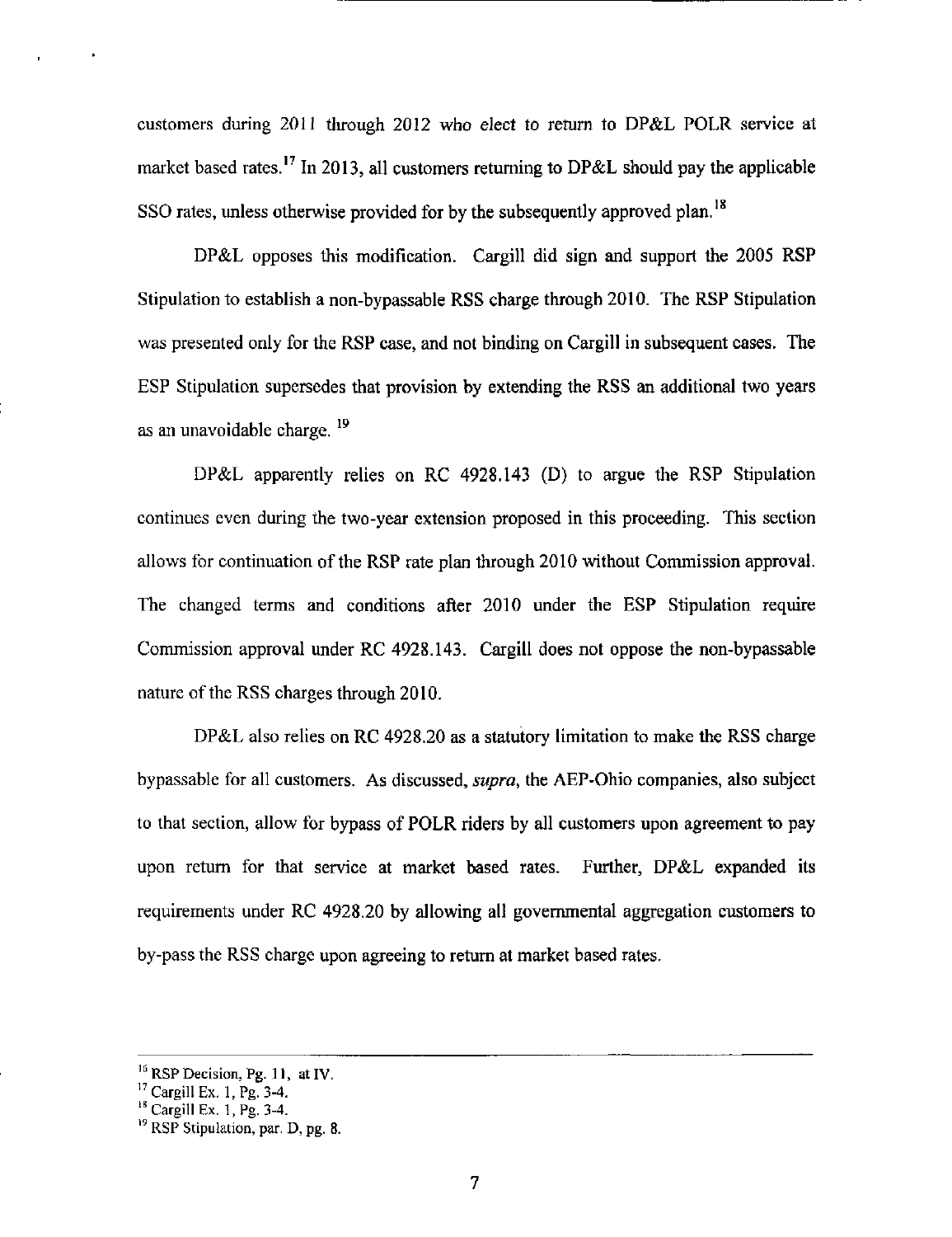DP&L further argues that economic and financial principles decide whether to make riders bypassable.<sup>20</sup> However, bypassable RSS charges apply during 2011 and 2012 when a DP&L witness projects noticeably higher MRO market prices than prices charged under the  $ESP<sup>21</sup>$  From that testimony, customers electing to forego payment of the RSS charge appear to assume substantial risks upon retuming to DP&L POLR services at market based rates during 2011 and 2012.

# 1. The ESP Stipulation requires Commission modifications before approval because bypassable RSS charges for all customers during 2011 and 2012 benefit ratepayers and advance the public interest.

The RSP Decision considered "(1) rate certainty for customers; (2) financial stability for the utility; and (3) the further development of competitive markets" when determining whether the RSP Stipulation, as a package, benefited ratepayers and the public interest.  $^{22}$  The Commission modified the RSP Stipulation upon determining, as a package, it failed to benefit ratepayers and the public interest by not further developing competitive markets.  $^{23}$  On that basis, the EIR rider became entirely avoidable to shopping customers from 2007 through 2010, instead of avoidable only during 2009 and 2010.

Likewise, the ESP Stipulation requires modification before approval for the RSS charge to become bypassable during the last two years of the extended plan, 2011 and

 $^{20}$  Tr. Pg. 35, lines 5-14.

<sup>^&#</sup>x27; DP&L Ex. 3, Pg. 10-12, SWN-2.

 $^{22}$  RSP Decision at Pg. 7.

 $^{23}$  RSP Decision, Pg. 9.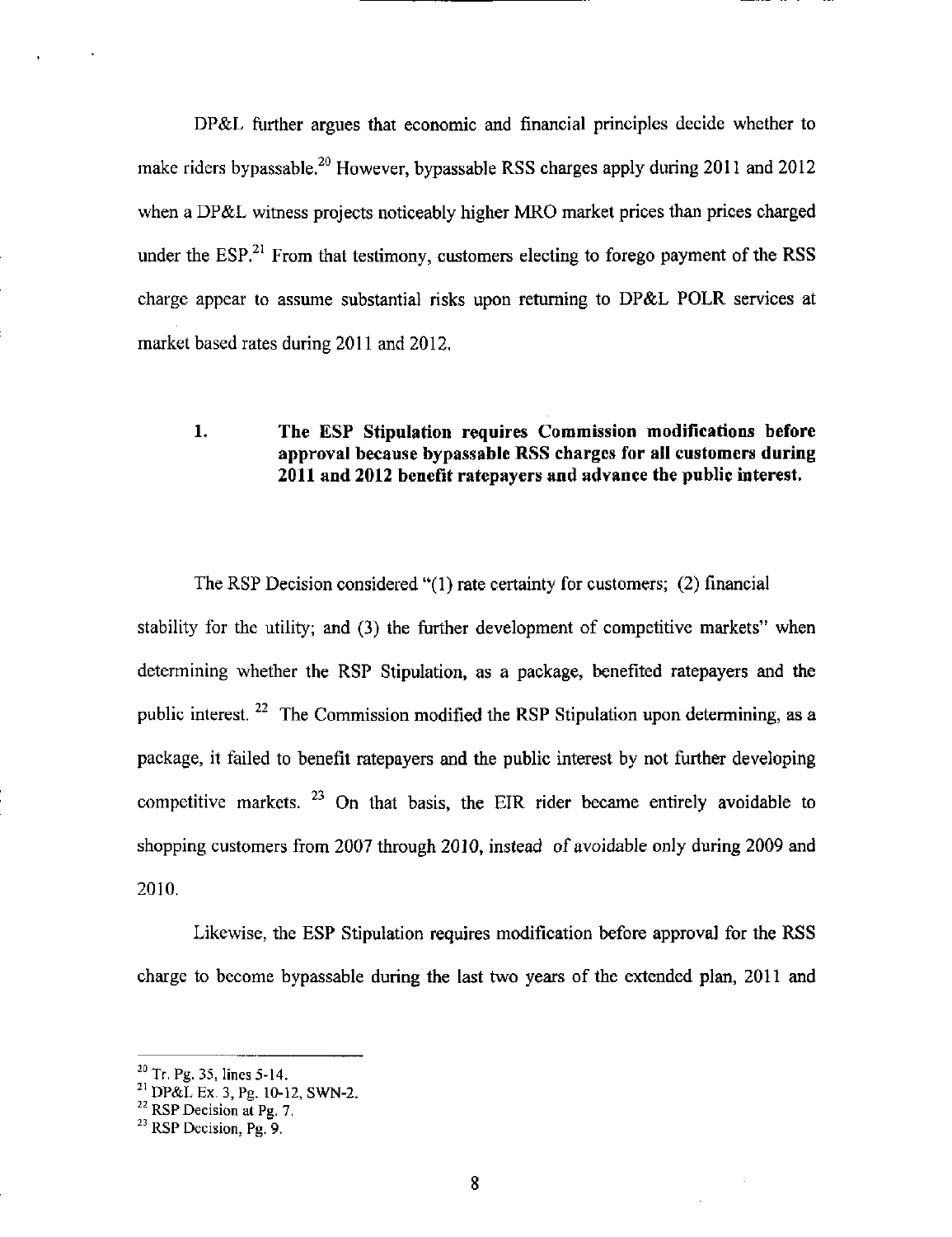2012. A bypassable RSS charge benefits ratepayers and advances the public interest by further development of competitive markets within the DP&L service area.

All shopping customers during 2011 and 2012 should elect whether or not to pay the RSS charge. Customers not paying the RSS charge retum to DP&L POLR service at a market-based rate filed with, and approved by, the Commission. Customers paying the RSS charge receive the benefit of stable rates. Customers forgoing the RSS charge allow DP&L to avoid the costs of providing rate stability by assuming market volatility risks.  $^{24}$ 

The election not to pay the RSS and retum at market based rates end when the current DP&L plan ends in 2012. All customers retum to applicable SSO rates in 2013, unless the Commission approved plan provides otherwise.  $^{25}$ 

# 2. The ESP application requires Commission modifications before approval because bypassable RSS charges for all customers during 2011 and 2012 advance the public interest.

RC Chapter 4928 advances state policies for customers to receive adequate and reliable electric service at reasonable prices. State policies integrated into Ohio regulation guide Commission decisions under RC 4928.143. $^{26}$  Codified state policies pertinent to the DP&L ESP Case include: (A) Ensuring consumers with adequate, reliable, nondiscriminatory, and reasonably priced retail service;  $^{27}$  (G) developing and

 $^{24}$  Cargill Ex. 1, Pg. 3-4

 $^{25}$  Cargill Ex. 1, Pg. 3-4

 $^{26}$  In Re Application of Columbus Southern Power Company and Ohio Power Company for Approval of Electric Security Plans, Opinion and Order, dated March 18,2009, Case No. 08-917- EL-SSO et al, and Case No. 08-918-EL-SSO et al. ("AEP-Ohio Case"), at Pg. 12-13.

 $^{27}$  RC 4928.02 (A)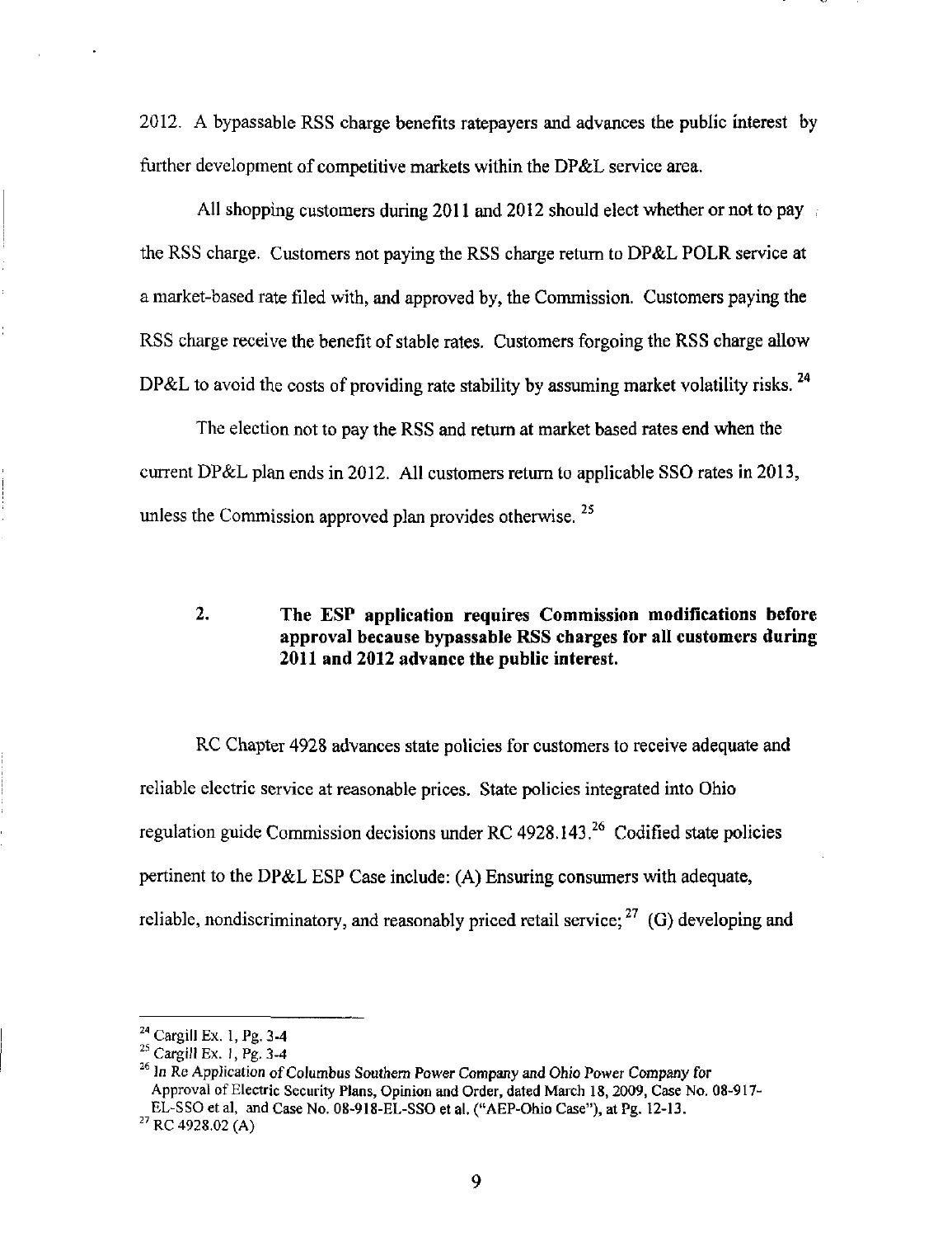implementing flexible regulation to recognize continuous emerging competitive electricity markets;  $^{28}$  and (N) facilitating Ohio's effectiveness in the global economy.  $^{29}$ 

RC 4928.143 requires the Commission to approve, or modify and approve the stipulated to ESP upon finding the plan approved, including the pricing and other terms/conditons, is more favorable in the aggregate when compared to results expected for the MRO under RC 4928.142.  $30$ 

Cargill recommends approval of the stipulated to ESP application after the Commission modifies the plan to advance the public interest by making bypassable the RSS charges for all customers during 2011 and 2012. Thereafter, customers return to DP&L POLR service at SSO rates unless the approved plan provides otherwise.

The AEP-Ohio Decision considered use of non-bypassable POLR riders to collect revenue requirements of  $$108.2$  million for CSP and  $$60.9$  million for OP.<sup>31</sup> The Commission recognized the AEP-Ohio companies incur some risks from customer switching and retuming to POLR service as contracts near end during rising market prices. However, the Commission properly concluded that:

> "\*\*\* the risk of retuming customers may be mitigated, not eliminated, by requiring customers that switch to an altemative supplier (either through a governmental aggregation or individual CRES providers) to agree to return to market price, and pay market price, if they retum to the electric utility after taking service from a CRES provider, for the remaining period of the ESP term or until the customer switches to another altemative supplier\*\*\*."  $^{32}$

Further:

"\*\*\* In exchange for this commitment, those customers shall

 $^{30}$  RC 4928.143 (C)(1)

<sup>&</sup>lt;sup>28</sup> RC 4928.02 (G)

<sup>29</sup>  RC 4928.02 (N)

 $^{31}$  AEP Ohio Case at Pg. 38.

 $\rm^{32}$  AEP Ohio Case at Pg. 40.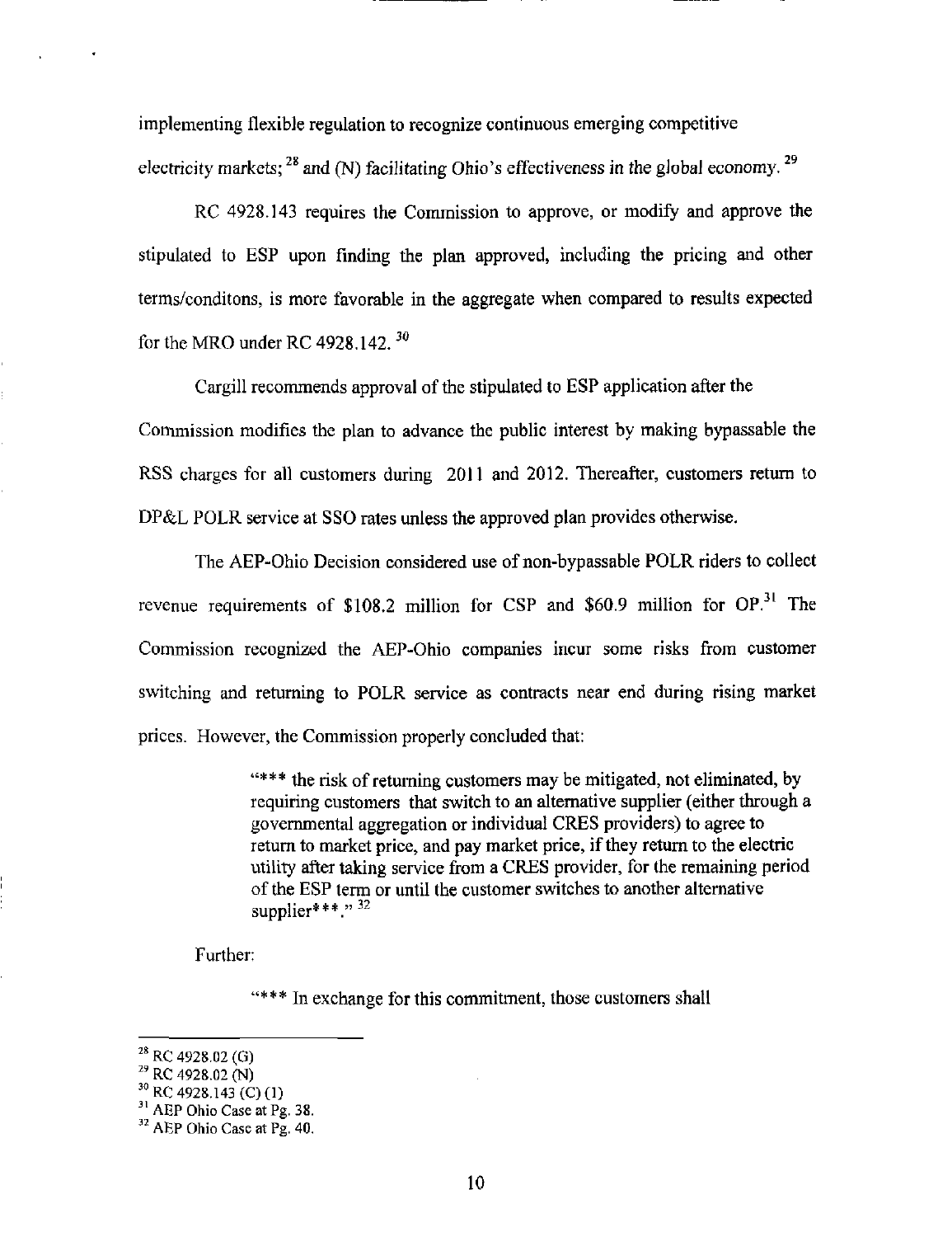avoid paying the POLR charge. We believe that this outcome is consistent with the Requirement in Section 4928.20(J), Revised Code, which allows governmental aggregations to elect not to pay standby service charges, in exchange for agreeing to pay market price for power if they return to the electric utility\*\*\*."  $^{33}$ 

Based on the record, the Commission modified the proposed ESP to make the POLR rider bypassable because it compensates the AEP companies for providing POLR services, and the associated risks, including customer migration. The POLR Rider became bypassable on the basis that shopping customers agree to retum at market prices and pay those prices for service provided to them.<sup>34</sup>

The Commission earlier approved the Duke Energy stipulation that allows nonresidential shopping customers to avoid SRA-SRT rider charges by agreeing not to return to the standard service offer for the rest of the three-year ESP.  $-$ <sup>35</sup>

The RSS riders compensate DP&L for providing stabilized rates and acting as the POLR provider. DP&L through testimony in the record agrees "[wjhen the Commission approved the RSS Stipulation it was clear to all parties that the RSS rate was a charge designed to compensate DP&L for being the provider of last resort."<sup>36</sup> This concept is reinforced by DP&L's current tariff which states that the RSS fee is "intended to compensate DP&L for providing stabilized rates for customers and Provider of Last Resort Service."<sup>37</sup>

DP&L recovers approximately \$76 million in revenue during both 2011 and 2012 from non-bypassable RSS charges, except for those charges made bypassable for

 $\sim$   $\sim$ 

 $33$  Id at 40.

 $^{34}$  Id at 40.

<sup>&</sup>lt;sup>35</sup> In Re Application of Duke Energy Ohio for Approval of an Electric Security Plan, Case No. 08-920-EL-SSO, et al., Opinion and Order, dated December 17, 2008, Pg. 15, 16, 27.

 $^{36}$  Cargill Ex. 1, Pg. 4.

 $37$  Cargill Ex. 1, Pg. 4.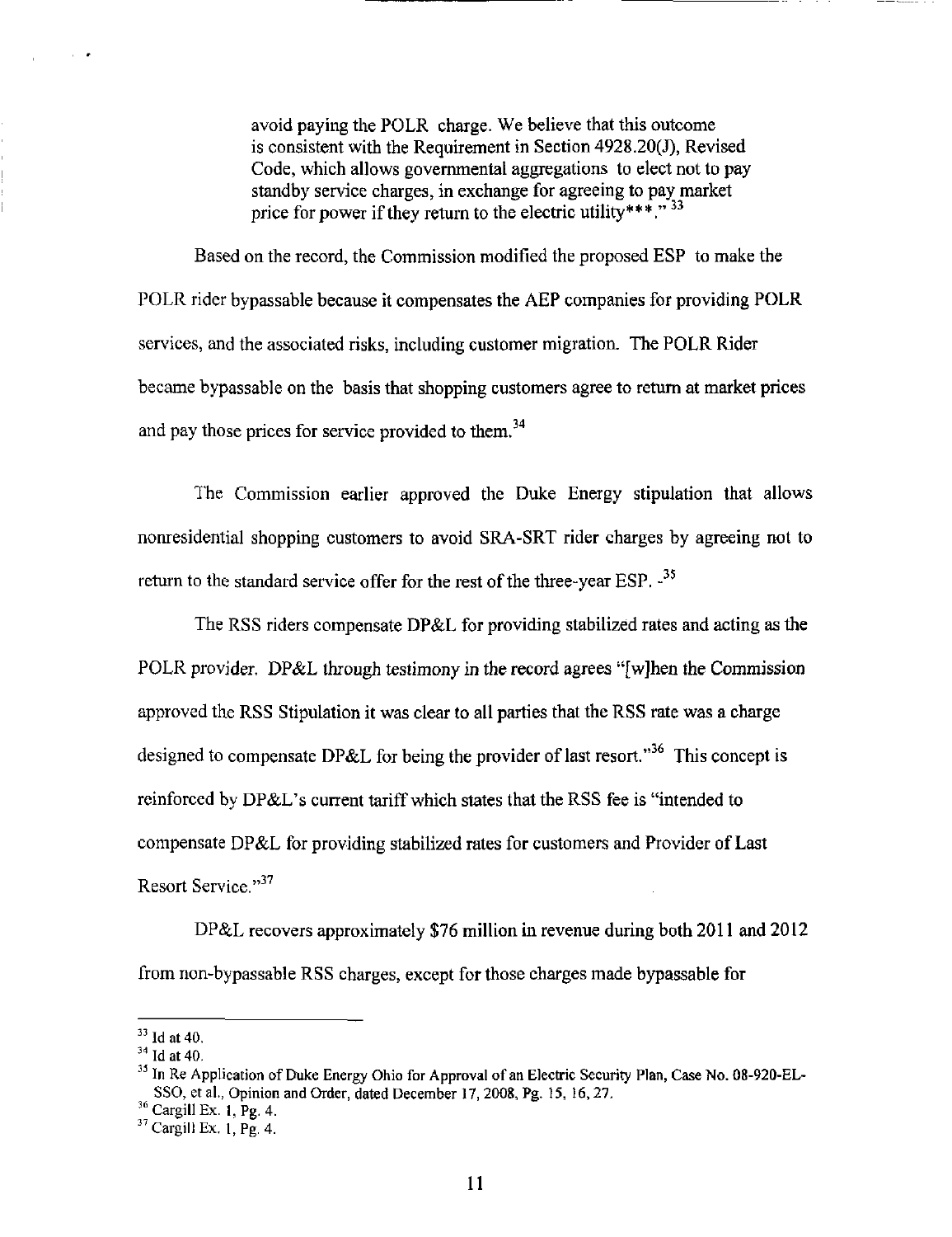customers part of governmental aggregation groups who elect to retum to standard offer at market based rates. As with the AEP-Ohio companies DP&L receives compensation for providing POLR services and assuming risks, including customer migration.

In this DP&L proceeding, the Commission needs to modify then approve the propose ESP plan by requiring a bypassable RSS charge beginning during 2011 and 2012 for all customers. Customers electing not to pay the RSS charges retum at filed and approved market based rates to DP&L POLR services. DP&L avoids the costs of providing rate stability because those customers forgoing stable rates to assume market volatility risks.  $38$ 

The election not to pay the RSS and retum at market based rates end when the current DP&L plan ends in 2012. All customers retum to DP&L SSO supply in 2013 unless the subsequently approved plan provides otherwise. Shopping customers do not forgo their rights to SSO service upon their return to  $DP&L$  by electing not to pay the RSS during 2011 and 2012.  $^{39}$ 

### **Conclusion**

In this proceeding, DP&L agreed to partially bypassable RSS charges for POLR services. For reasons presented, and based on Commission earlier decisions approving stipulations and applying RC 4928.143, the RSS charge should become bypassable during 2011 and 2012 for all customers who elect to retum to POLR services at market based rates approved by the Commission.

 $^{38}$  Cargill Ex. 1, pg. 3-4

 $^{39}$  Cargill Ex. 1, pg. 3-4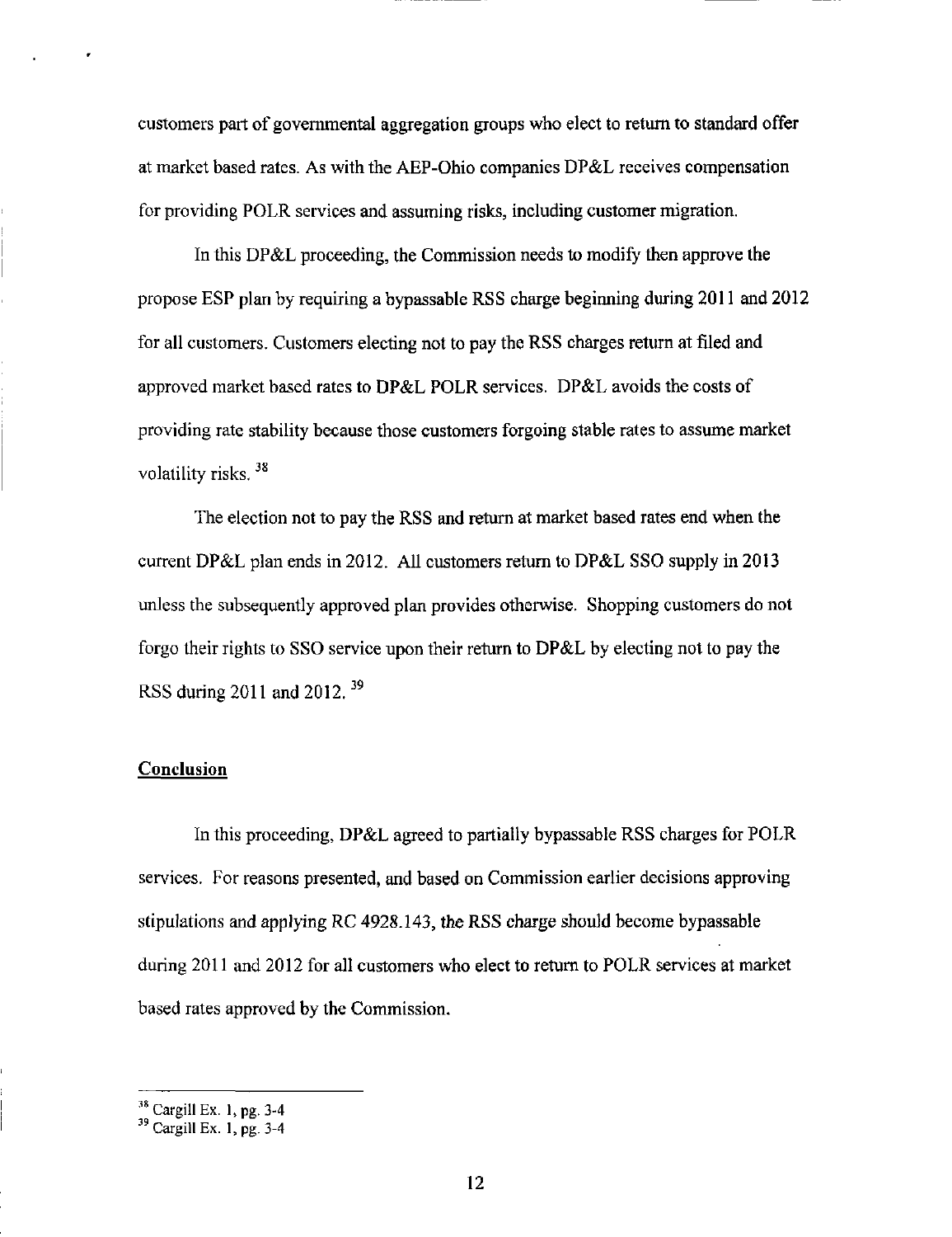In 2013, all customers retum to SSO rates for POLR services, unless the approved plan provides otherwise.

Respectfully submitted

 $\sim$   $\alpha$ 

Craig I. Smith

Attorney at Law 2824 Coventry Road Cleveland, Ohio 44120 216-561-9410 [wis29@yahoo.com](mailto:wis29@yahoo.com) 

Attorney for Cargill, Incorporated

# CERTIFICATE OF SERVICE

The undersigned hereby certifies that a tme and accurate copy of this Brief was served this 26 day of March, 2009 by electronic mail upon the persons listed below.

 $\frac{\sqrt{2}}{\text{Craig I. Smith}}$ 

Judi L. Sobecki The Dayton Power and Light Company 1065 Woodman Drive Dayton, OH 45432 [iudi.sobecki@dplinc.com](mailto:iudi.sobecki@dplinc.com) 

John W. Bentine Mark S. Yurick Matthew S. White Chester, Willcox & Saxbe, LLP 65 East State Street, Ste. 1000 Columbus, OH 43215-4213 [jbentine@cwslaw.com](mailto:jbentine@cwslaw.com)  [mvurick@cwslaw.com](mailto:mvurick@cwslaw.com)  [mwhite@cwslaw.com](mailto:mwhite@cwslaw.com) 

Henry W. Eckhart 50 West Broad Street, Ste. 2117 Columbus, OH 43215 [henrveckhart@aol.com](mailto:henrveckhart@aol.com) 

Charles J. Faruki Jeffrey S. Sharkey Faruki Ireland & Cox P.L.L. 500 Court House Plaza S.W. 10 North Ludlow Street Dayton, OH 45402 cfaruki@ficlaw.com jsharkey@ ficlaw.com

Samuel C. Randazzo Lisa G. McAlister Joseph M. Clark McNees, Wallace & Nurick, LLC 21 East State Street, 17<sup>th</sup> Fl. Columbus. OH 43215 sam@mwncmh.com lmcalister@.mwncmh.com [iclark@mwncmh.com](mailto:iclark@mwncmh.com)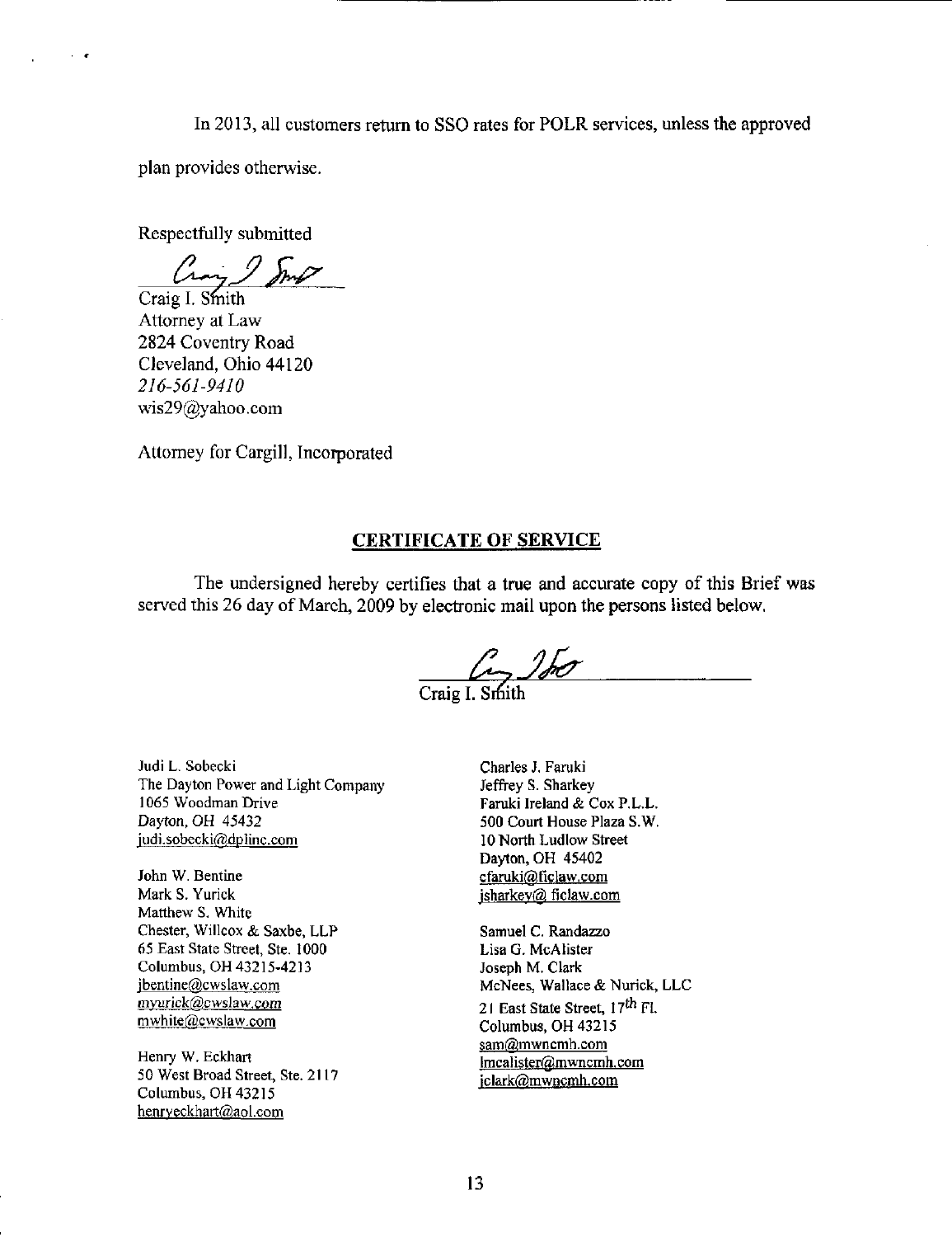David C. Rinebolt Colleen L. Mooney Ohio Partners for Affordable Energy 231 West Lima Street, P.O. Box 1793 Findlay, OH 45839-1793 drinebolt@,aol.com cmooney2@columbus.rr.com

 $\sim$ 

Jacqueline Lake Roberts / Ann Hotz Michael E. Idzkowski / Rick Reese Gregory J. Poulos Assistant Consumers' Counsel Office of Consumers' Counsel 10 West Broad Street, Ste. 1800 Columbus, Ohio 43215-3485 [roberts@occ.state.oh.us](mailto:roberts@occ.state.oh.us)  [hotz@occ.state.oh.us](mailto:hotz@occ.state.oh.us)  [idzkowski@occ.state.oh.us](mailto:idzkowski@occ.state.oh.us)  reese@occ.state.oh.us [poulos@occ.state.oh.us](mailto:poulos@occ.state.oh.us) 

155 East Broad Street, 15<sup>th</sup> Floor Richard L. Sites Ohio Hospital Association Columbus, OH 43215-3620 [ricks@ohanet.org](mailto:ricks@ohanet.org) 

Craig I. Smith Attorney at Law 2824 Coventry Road Cleveland, OH 44120  $Wis29(a)$ yahoo.com

Thomas J. O'Brien Bricker & Eckler LLP 100 South Third Street Columbus, OH 43215-4291 [tobrien@bricker.com](mailto:tobrien@bricker.com) 

Christopher L. Miller Gregory H. Dunn Andre T. Porter Nell B. Chambers Schottenstein Zox & Dunn Co., LPA 250 West Street Columbus, OH 43215 [cmiller@szd.com](mailto:cmiller@szd.com)  gdunn@szd.com [aporter@szd.com](mailto:aporter@szd.com) 

Todd Williams 4534 Douglas Road Toledo, OH 43613 [williams.toddm@gmail.com](mailto:williams.toddm@gmail.com)  Robert Ukeiley 435 R Chestnut Street, Ste. 1 Berea, KY 40403 rukeiley@igc.org

David F. Boehm Michael L. Kurtz Boehm, Kurtz & Lowry 36 E. Seventh Street, Suite 1510 Cincinnati, OH 45202 dboehm@BKLlawfirm.com [mkurtz@BKLlawfirm.com](mailto:mkurtz@BKLlawfirm.com) 

David I. Fein Cynthia A. Fonner 550 W. Washington Blvd., Suite 300 Chicago, IL 60661 [david.fein@constellation.com](mailto:david.fein@constellation.com)  cynthia.a.fonner@constellation.com

Tasha Hamilton Constellation Energy Group, Inc. 111 Market Place, Ste. 600 Baltimore, MD 21202 [tasha.hamilton@constellation.com](mailto:tasha.hamilton@constellation.com) 

Larry Gearhardt Chief Legal Counsel Ohio Farm Bureau Federation 280 North High Street P.O. Box 182383 Columbus, OH 43218-2383 lgearhardt@ofbf.org

Barth E. Royer Bell & Royer Co. LPA 33 South Grant Avenue Columbus, OH 43215-3927 BarthRoyer@aol.com

Nolan Moser Trent A. Dougherty Evan Eschmeyer The Ohio Environmental Council 1207 Grandview Avenue Suite 201 Columbus, OH 43212-3449 nmoser@theOEC.org trent@theOEC.org [eeschmeyer@elpc.org](mailto:eeschmeyer@elpc.org)